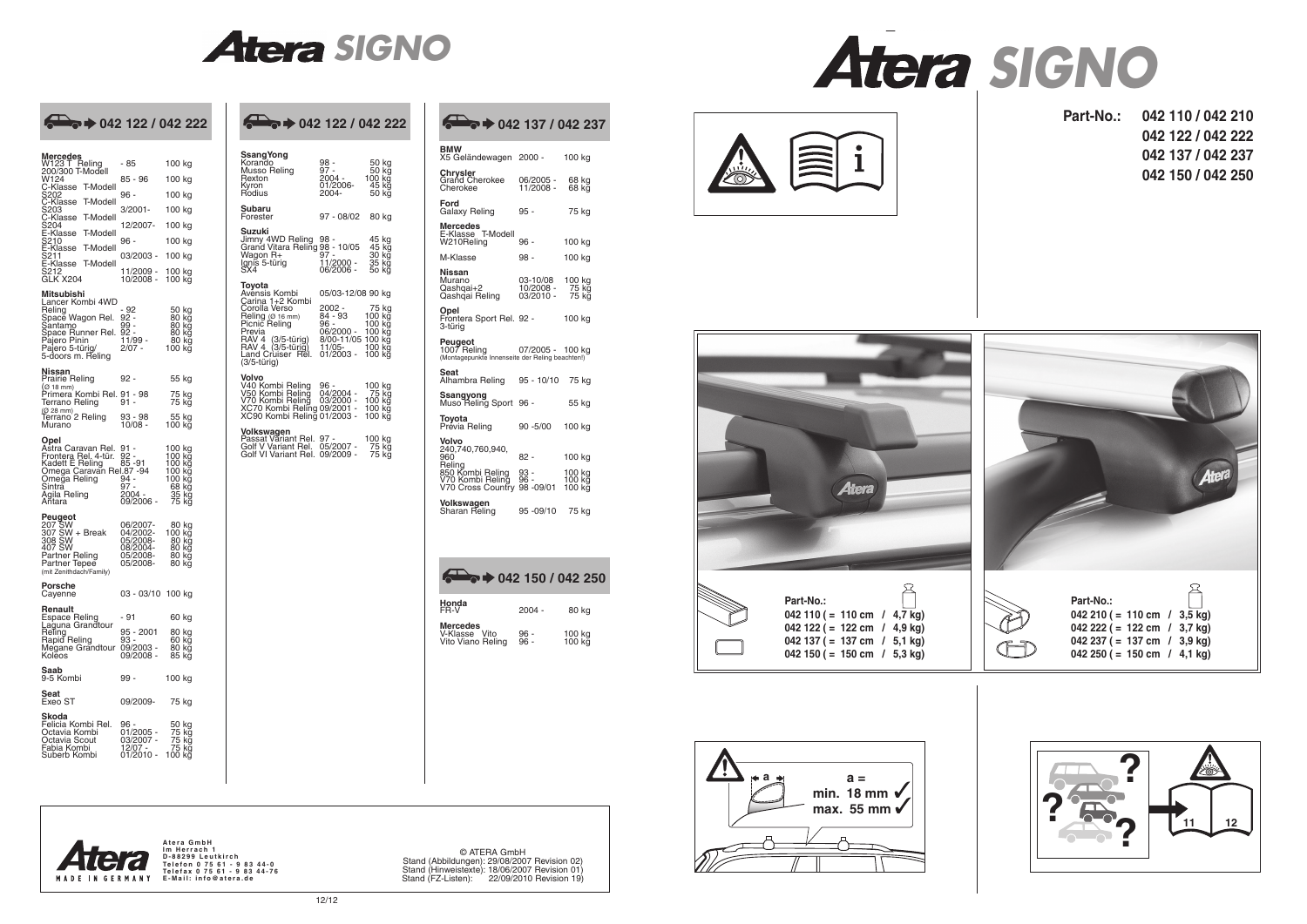## *SIGNO SIGNO*





# **Renault** R21 Nevada Reling 86 - 95 70 kg Kangoo Reling 03 - 01/08 80 kg Laguna Grandtour Reling 2001-01/08 80 kg **Rover**<br>Land Rover<br>FreelanderReling 98 - 75 kg<br>Montego Reling 83 -94 50 kg<br>Rover 75 Tourer 2001 - 100 kg **Skoda** Octavia Kombi 8/98-01/05 100 kg Fabia Kombi 00 -12/07 75 kg Roomster Reling 07/2006 - 75 kg Praktik Reling 03/2007 - 75 kg **Subaru**<br>
Impreza Reling 93 - 80 kg<br>
Legacy Super<br>
Station Reling 94 - 10/20 100 kg<br>
Station Cutback 96 - 10/03 100 kg<br>
Station Outback 96 - 10/03 100 kg **zuki**<br>eno Kombi Rel. 96 - 5o kg **Toyota**<br>Avensis Kombi 98 -05/03 100 kg<br>Avensis Verso 9/2001- 100 kg<br>Carrina E Kombi Rel. 92 - 100 kg<br>Carina E Kombi Rel. 92 - 97 - 100 kg<br>Corolla Kombi Rel. 92 - 97 - 100 kg<br>Corolla Kombi Rel. 97 -2001 100 kg<br>Yaris Verso Volkswagen<br>Golf III Variant Rel. 93 - 75 kg<br>Golf IV Variant Rel. 5/99 - 75 kg<br>Golf Cross 2/07 - 75 kg<br>Golf V Plus Reling 1/05 - 3/09 75 kg<br>Passat Variant Rel. 88 - 97 75 kg<br>Polo Cross 2/1/06-06/10 75 kg<br>Polo Cross 20/06-06

| $\bullet \bullet$ 042 110 / 042 210                                                                                                                                                                                        |                                                                                                                             |                                   |                |                                                                    |
|----------------------------------------------------------------------------------------------------------------------------------------------------------------------------------------------------------------------------|-----------------------------------------------------------------------------------------------------------------------------|-----------------------------------|----------------|--------------------------------------------------------------------|
| Alfa Romeo<br>156 Sportwagon 8/2000 -<br>m.Reling<br>Crosswagon Q4 12/2004 - 75 kg                                                                                                                                         |                                                                                                                             | 50 kg                             |                | <b>Renault</b><br>R <sub>21</sub> Ne<br>Kangoo<br>Laguna<br>Reling |
| Audi<br>80 Avant Reling<br>A4 Avant Reling 9/2001 - 75 kg<br>(Montagepunkte Innenseite der Reling beachten!)                                                                                                               | 92 - 96                                                                                                                     |                                   | 75 kg          | Rover<br>Land Ro<br>Freelan                                        |
| <b>BMW</b><br>3er Touring Reling 10/99-08/05 75 kg                                                                                                                                                                         |                                                                                                                             |                                   |                | Monteg<br>Rover <sub>7</sub><br>Skoda                              |
| <b>Chevrolet (Daewoo)</b><br>Mubira Wagon 99 - 100 kg<br>Matiz CD 99 - 30 kg<br>Matiz Reling 96/2005 - 50 kg<br>Spark Reling 03/2010 - 50 kg                                                                               |                                                                                                                             |                                   |                | Octavia<br>Fabia K<br>Roomst<br>Praktik I                          |
| Citroën                                                                                                                                                                                                                    |                                                                                                                             | 75 kg<br>75 kg                    |                | Subaru<br>Impreza<br>Legacy<br>Legacy<br>Station                   |
| Dacia<br>Logan Kombi 01/2007-- 80 kg                                                                                                                                                                                       |                                                                                                                             |                                   |                | Legacy<br>Station                                                  |
| Fiat<br>Marea Kombi                                                                                                                                                                                                        | 96 -                                                                                                                        | 80 kg                             |                | Suzuki<br>Baleno                                                   |
| Reling<br>Palio Weekend 98 -<br>Tempra Station 91 -                                                                                                                                                                        |                                                                                                                             | 75 kg<br>$100$ kg                 |                | Toyota<br>Avensis                                                  |
| Reling<br>Uno Hobby Reling 93 -                                                                                                                                                                                            |                                                                                                                             | 50 kg                             |                | Avensis<br>Camry !<br>Carina I                                     |
| Ford<br>Escort Turnier Rel. 90 - 75 kg<br>Mondeo Turnier Rel. 93 - 06/07 75 kg<br>Scorpio Turnier Rel. 91 - 94 100 kg<br>Scorpio Turnier Rel. 95 - 100 kg<br>Sierra Reling 82 - 93 50 kg<br>Focus Turnier 99 - 12/04 75 kg |                                                                                                                             |                                   |                | Corolla<br>Corolla<br>Yaris Ve<br>Volkswa<br>Golf III \<br>Golf IV |
| Honda<br>Accord Aerodeck  91 -<br>Civic Aerodeck   5/98 -                                                                                                                                                                  |                                                                                                                             | 75 kg<br>$75 \; \rm k\bar{\rm g}$ |                | Golf Cro<br>Golf V F<br>Passat \<br>Passat                         |
| Hyundai<br>Lántra II Station<br><b>Starrex</b><br>Santa Fe<br>FC Matrix<br><b>Iucson</b><br>Getz Cross<br>i30 CW                                                                                                           | 96 -<br>98 -<br>80 kg<br>80 kg<br>96 - 03/06 100 kg<br>9/2001 - 70 kg<br>2004 - 75 kg<br>11/2006 - 70 kg<br>04/2008 - 80 kg |                                   |                | Polo Va<br>Polo Fu<br>Polo Cro<br>Bora Va                          |
| Jaguar<br>X Type Estate                                                                                                                                                                                                    | $2004 -$                                                                                                                    | 75 kg                             |                |                                                                    |
| Kia<br>Clarus Kombi                                                                                                                                                                                                        | 98 -                                                                                                                        |                                   | 50 kg          |                                                                    |
| Lada<br>Priora Kombi                                                                                                                                                                                                       | 7/2010 -                                                                                                                    | 50 kg                             |                |                                                                    |
| Mazda<br>MPV Reling<br><i><u><b>Iribute</b></u></i>                                                                                                                                                                        | $96 -$<br>05/2001-                                                                                                          | 100 kg<br>100 kă                  |                |                                                                    |
| Mitsubishi<br>Galant Kombi Rel. 97 -<br>Lancer Kombi Rel. 93 - 2003<br>Sigma Kombi Rel. 93<br>Space Star                                                                                                                   | 93 - 2003<br>10/2002 -                                                                                                      | 50 kg<br>100 kg<br>100 kg         | 80 kg          |                                                                    |
| Nissan<br>Primera Traveller<br>Serena Reling<br>Sunny Kombi Rel.                                                                                                                                                           | 98 -<br>93 -<br>91 -                                                                                                        | 100 kg                            | 75 kg<br>75 kg |                                                                    |
| Opel<br>Vectra Caravan Rel.96 - 2004 100 kg<br>Zafira                                                                                                                                                                      | 4/99-07/05 75 kg                                                                                                            |                                   |                |                                                                    |
| <b>Peugeot</b><br>206 SW<br>306 Break<br>405 Caravan Rel. 88 - 11<br>406 Break Reling                                                                                                                                      | 06/02-06/07 80 kg<br>97 -04/02<br>$96 -$                                                                                    | 100 kg                            | 75 kg<br>75 kğ |                                                                    |
|                                                                                                                                                                                                                            |                                                                                                                             |                                   |                |                                                                    |

| Audi<br>100 Avant Reling<br>100 Avant Reling<br>A 4 Avant Reling<br>A 6 Avant Reling<br>A 6 Avant Relinğ<br>A 6 Allroad Quattro | 82 - 91<br>91 - 94<br>96 - 8/01<br>94 -2/98<br>3/98-03/05<br>00-06/06                             | 100 kg<br>100 kg<br>75 kg<br>100 kg<br>100 kg<br>100 kg  |
|---------------------------------------------------------------------------------------------------------------------------------|---------------------------------------------------------------------------------------------------|----------------------------------------------------------|
| BMW<br>3er Touring Reling<br>3er Touring Reling<br>5er Touring Reling<br>XЗ                                                     | 95 - 8/99<br>09/2005 -<br>03/97 -<br>03 - 11/10                                                   | 75 kg<br>75 kg<br>100 kğ<br>75 kg                        |
| Cadillac<br>SRX<br>Jeep Patriot                                                                                                 | 2004 -<br>09/2007 -                                                                               | 68 kg<br>68 kg                                           |
| Chevrolet<br>Trans Sport<br>Captiva                                                                                             | 98<br>06/2006 -                                                                                   | 68 kg<br>100 kğ                                          |
| <b>Chrysler</b><br>C300 Reling                                                                                                  | 2006 -                                                                                            | 68 kg                                                    |
| Citroën<br>XM Break Reling<br>ZX Break Reling<br>Berlingo Reling<br>Berlingo Multispace 2009 -<br>C5 Kombi<br>C3 Picasso Reling | 91<br>91 -<br>94 - 97<br>06/08-01/09 80 kg<br>04/2008-<br>03/2009-                                | 1 <u>00</u> kg<br>75 kğ<br>80 kg<br>80 kğ<br>60 kg       |
| Dacia<br>Sandero Stepway                                                                                                        | 10/2009--                                                                                         | 80 kg                                                    |
| Daihatsu<br>Terios                                                                                                              | 05/2006 -                                                                                         | 80 kg                                                    |
| Dodge<br>Journey                                                                                                                | 06/2008 -                                                                                         | 68 kg                                                    |
| Fiat<br>Panda Reling<br>Panda CrossReling<br>Idea Reling                                                                        | 9/2003 -<br>2/2006 -<br>1/2004 -                                                                  | 50 kg<br>50 kğ<br>75 kg                                  |
| Ford<br>Maverick Reling 93 - 9/01<br>Mondeo Turnier Rel 06/2007 -<br>Kuga<br>Fočus Turnier<br>Grand C-Max                       | 05/2008-<br>01/2008-<br>11/2010-                                                                  | 55 kg<br>$100$ $kg$<br>75 kg<br>,<br>75 kg<br>.<br>75 kg |
| Honda<br><b>Accord Tourer</b><br>CR-V<br>Shuttle Reling                                                                         | 03/2003 -<br>97 - 3/02<br>95 -                                                                    | 70 kg<br>.<br>50 kğ<br>75 kg                             |
| Hyundai<br>Sántamo<br>Trajet<br>Santa Fe                                                                                        | 99 -<br>2000 -<br>$02/2010 -$                                                                     | 50 kg<br>$100$ $kg$<br>100 kg                            |
| Kia<br>Sportage Reling 01/04-09/1<br>Cee d Sportywagon 09/2007<br>Sorento                                                       | 01/04-09/10 75 kg<br>12/2009 -                                                                    | 80 kg<br>100 kg                                          |
| Mazda<br>Demio<br>626 Kombi Reling<br>626 Kombi Reling<br>MPV<br>Premacy<br>Kombi<br>6<br>5                                     | 8/98 -<br>90 - 8/02<br>8/2002 -<br>11/99<br>6/99 -<br>2003 -          100 kg<br>06/05-10/10 75 kg | 50 kg<br>75 kg<br>100 kğ<br>100 kg<br>75 kg              |

## **042 110 / 042 210 042 110 / 042 210 042 122 / 042 222**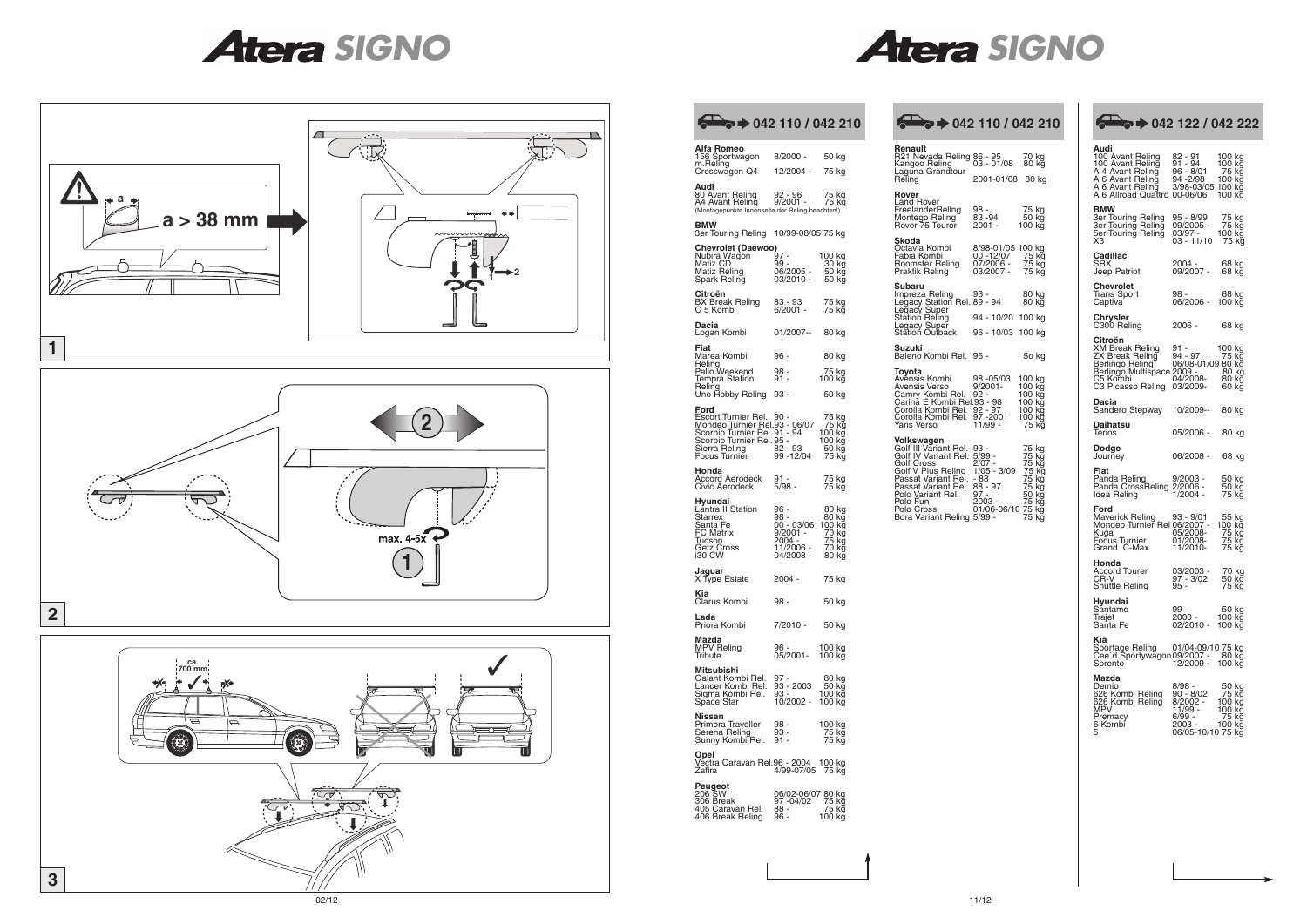



автомобиля в моющих установках.

10. При установке багажника и его загрузке обращать внимание на свободное расстояние до автомобиля (напр. раздвижная крыша, антена, дворники, спойлер).

#### **Г арантия**

1. В соответствии с действующим законодательством изготовитель несет ответственность в случае обнаружения дефектов связаных с материалом и изготовлением. В этом случае дефектная деталь будет заменена. Замена детали происходит при соблюдении следующих условий:

- дефектная деталь должна быть передана изготовителю для проверки (расходы по пересылке изготовитель не несет) - необходимо наличие товарного чека и копия инструкции по эксплуатации.

2. Изготовитель оставляет за собой право на изменение конструкции, исполнения, цвета. Все эскизы схематичны.

#### **Všeobecné pokyny pro používání a důležitá upozornění**

- 1. Je nezbytné dodržovat všechny níže uvedené pracovní postupy, rozměry a bezpečnostní pokyny pro montáž, manipulaci a zacházení s nosným systémem/příslušenstvím. I nepatrné odchylky mohou vést k jeho nesprávné instalaci nebo nesprávnému použití.
- 2. Nosný systém/příslušenství je konstruován tak, že při správně prováděné montáži, manipulaci a používání nemůže dojít ke škodám na vozidle. Za škody způsobené nedodržováním předepsaných montážních postupů, bezpečnostních pokynů, rozměrů nebo chybným používáním nosného systému/příslušenství nepřejímá výrobce výslovně žádnou odpovědnost. K tomu navíc přistupuje skutečnost, že v případě nesprávné, uživatelskými pokyny se neřídící montáže, manipulace nebo používání zaniká jakýkoliv nárok na záruku vůči výrobci.
- 3. Chování vozidla za jízdy se mění při namontovaném a zatíženém nosném systému/příslušenství. To platí zvláště pro reakci na boční vítr, brždění a průjezd zatáčkami. Této skutečnosti by se měla přizpůsobit i jízdní rychlost vozidla (max. 120 km/hod.).
- 4. Nosný systém/příslušenství ani přepravovaný náklad nesmějí výrazně přesahovat obrys vozidla. Směrem do stran nesmí náklad přesahovat okraje ložné plochy. Za upevnění nosného systému i nákladu a za dodržování stanovených předpisů je řidič vozidla.
- 5. Maximální povolené zatížení podle návodu k obsluze výrobce vozidla nebo nižší údaje o zatížitelnosti nosného systému uváděné jeho výrobcem nesmí být překročeny. Maximální povolené zatížení = váha nosného systému + příslušenství + náklad.
- 6. Náklad je potřeba vždy zajistit speciálními popruhy (umělá hmota/textil)! Nepoužívat elastické pásy! Dlouhé náklady (např. surfařské prkno) musí být připevněny k předku i zadku vozidla a případně dále označeny v souladu s předpisy. Samotný náklad ani jeho upevňovací popruhy nesmějí vadit ve výhledu dopředu ani dozadu.
- 7. Při nakládání je třeba brát ohled na rovnoměrné rozložení nákladu (průhyb nosných tyčí) a nízké těžiště! Náklad zajistěte proti posunu a pravidelně kontrolujte jeho stav.
- 8. Pro jistotu zkontrolujte před každou jízdou upevnění šroubů a popruhů, aby nebyly poškozeny, aby pevně držely a byly umístěny na správném místě. Šrouby v případě potřeby dotáhněte a poškozené popruhy ihned vyměňte. Po chvíli jízdy zastavte a přesvědčte se, zda šrouby a popruhy dokonale drží. Tyto kontroly opakujte v pravidelných intervalech v závislosti na stavu vozovky.
- 9. Z bezpečnostních důvodů s ohledem na ostatní účastníky provozu a také kvůli úspoře spotřeby energie v případě nepoužívání nosný systém/příslušenství z vozidla sundejte. To učiňte také při použití myčky.
- 10. Při montáži nosného systému/příslušenství a při přepravě nákladů dávejte pozor, aby se zachovala funkčnost všech částí vozidla (posuvná střecha, antény, stěrače, spoiler, výfuk).
- 3. Prezenta sistemului de bare transversale pe masina afecteaza comportamentul masinii in timpul mersului (creste sensibilitatea la vant lateral, comportament modificat in curbe si in timpul franarii) De aceea viteza maxim recomandata, avand sistemul de bare transversale / accesoriile montate, este de 120km/ora.
- 4. Sistemul de bare transversal / accesoriile precum si incarcatura, nu trebuie sa depaseasca conturul autoturismului. De asemenea incarcatura nu trebuie sa iasa in laterala fata de suprafata de incarcare. Soferul este responsabil de sistemul de bare transversale / accesoriile de pe autoturismul propriu si de respectarea legislatiei in vigoare.
- 5. Incarcatura maxim admisibila pe acoperisul autoturismului, precizata de catre producatorul acesteia, nu trebuie niciodata depasita. Incarcatura maxim admisibila = greutatea barelor transversale + greutatea acesoriilor + greutatea incarcaturii.
- 6. Asigurati intotdeauna incarcatura cu chingi speciale (sintetice/textile).Nu folositi chingi elastice! Incarcaturile lungi (de ex. placi de surf), trebuie asigurante suplimentar si in fata si in spatele vehicolului si semnalizat conform legislatiei in vigoare. Evitati blocarea vederii in fata sau in state prin folosirea chingilor si ancorelor.
- 7. Cand incarcati, acordati o atentie deosebita distributiei greutatii pe bare si mentinerii centrului de greutate, cat mai jos cu putinta. Asigurati marfa impotriva alunecarilor si verificati cu regularitatea pozitia corecta a acesteia.
- 8. Ca o masura de precautie, inaintea fiecarei deplasari verificati suruburile de strangere, chingile. Daca este nevoie mai stringeti chingile astel incat marfa sa fie bine asigurata, iar in cazul in care aceste sant deteriorate, inlocuiti-le cu altele in perfecta stare de functionare. Soferul trebuie sa faca verificari regulate tinand cont de conditiile de trafic.
- 9. Pentru siguranta coparticipantilor la trafic, si pentru evitarea consumului inutil de combustibil,este recomandat ca sistemul de bare transversale / accesoriile, sa fie demontate cand nu le folositi. Aceeasi instructiune si cand spalati masina.
- 10. Cand folositi sistemul de bare transversale / accesoriile trebuie sa aveti in vedere ca nici una din functiile autoturismului sa nu fie afectate (acoperis culisant,antene, stergatoare de parbriz, sau luneta, teava de esapament, etc)

#### **Záruka/garance**

- 1. U originálních nosných systémů přebírá výrobce podle platných právních ustanovení záruku pouze tehdy, když se u nich vyskytnou výrobní nebo konstrukční vady. Reklamovaný díl musí být bezplatně předán výrobci k posouzení a bude v případě oprávněnosti reklamace nahrazen. Při uplatnění reklamace je třeba přiložit tento výtisk Všeobecných pokynů pro užívání a doklad o zaplacení.
- 2. Změny týkající se konstrukce, vybavení, barev jsou vyhrazeny. Vyobrazení jsou nezávazná.





#### **Instructiuni generale si avertismente**

- 1. Este esential sa studiati si sa respectati cu strictete, intructiunile, masuratorile, precautiile de siguranta, detaliate mai jos, pentru asamblarea si utilizarea sistemului de bare transversale/accesoriilor.
- 2. Sistemul de bare transversale/ accesoriile, au fost proiectate astfel incat sa nu produca stricaciuni autoturismului dumneavoastra, daca sant asamblate si utilizate in mod corespunzator. Producatorul nu preia nici o responsabilitate in cazul nestudierii instructiunilor de montaj, precautiunilor de siguranta, masuratorilor, sau folosirii necorespunzatoare a sistemului de bare transversale / accesoriilor. Astfel, asamplarea incorecta sau utilizarea pro-

dusului altfel decat in instructiunile de utilizare duc la invalidarea garantiei oferite de producator.

#### **Garantii**

- 1. Producatorul isi asuma responsabilitatea conform legislatiei in vigoare, pentru defectele ce pot aparea la sistemele de bare transversal / accesoriile originale. Partea, sau produsul refuzat, va fi pus la dispozitia producatorului pentru verificare, si in cazul stabilirii reclamatiei ca fiind legitime, se va proceda la inlocuirea gratuita a acestuia. Reclamatia va trebui insotita de un ghid de utilizare si un document care sa ateste cumpararea produsului.
- 2. Forma, echiparea si culoarea produselor pot fi modificate si pot aparea erori fata de eventualele imagini ale acestor produse. Imaginile sant doar cu titlul de informare.

#### **CZ**

#### **RO**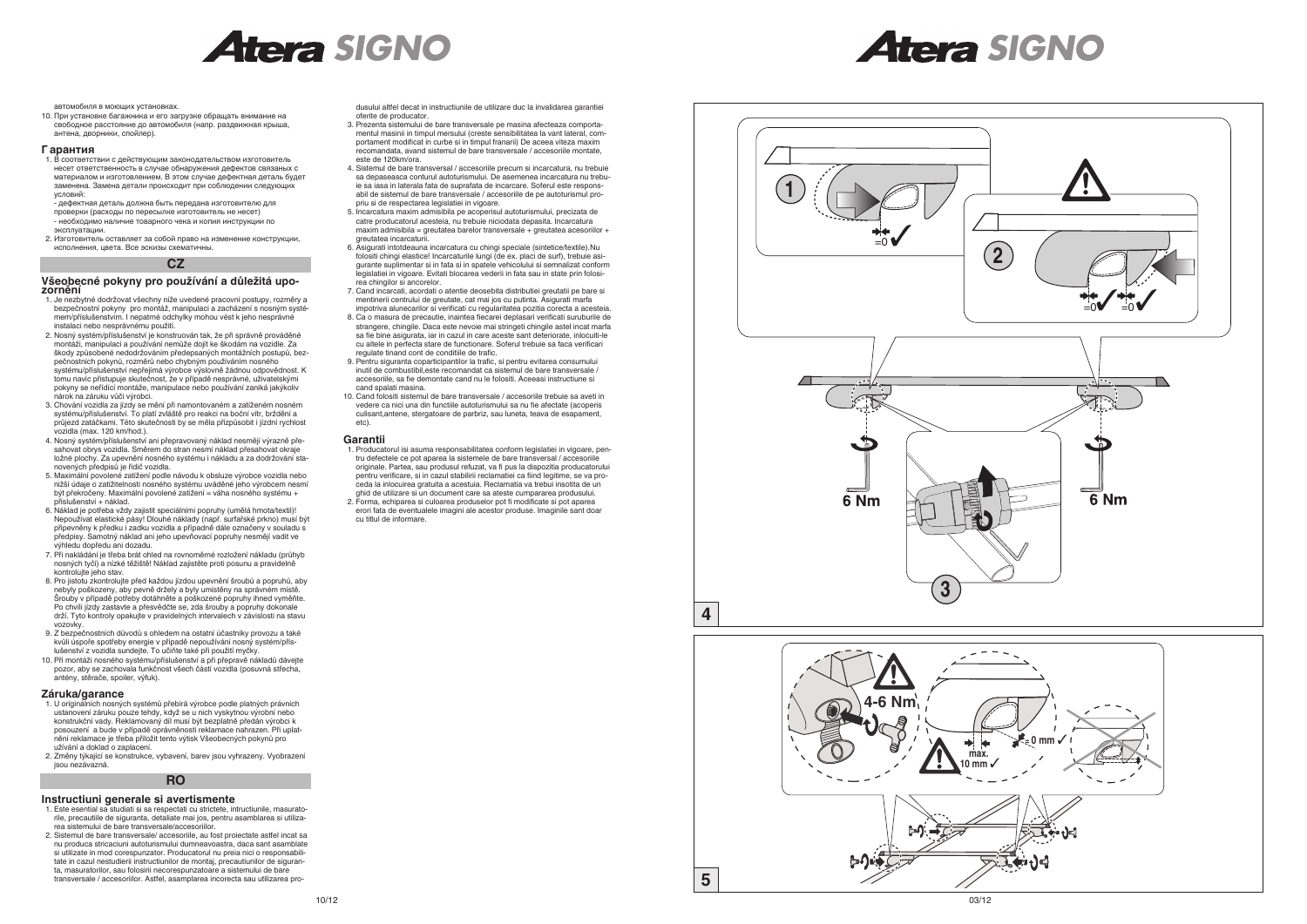**AC** 



# *SIGNO SIGNO*



#### **Advertencias e indicaciones generales de uso:**

- 1. El fabricante se responsabiliza del saneamiento de vicios en los sistemas portadores originales conforme a las leyes vigentes, siempre que se trate de vicios de producción o construcción. Se deberá poner a disposición del fabricante sin gasto alguno la parte o pieza objeto de reclamación para que la examine; en caso de una reclamación justificada, el fabricante la sustituirá. Al presentar una reclamación, se deberá incluir una copia de las informaciones al usuario y del comprobante de compra.
- 2. Reservados los derechos de introducir modificaciones posteriores con respecto a la construcción, el equipamiento y el color así como la cláusula de salvedad frente a error. Figuras sin compromiso alguno.
- 1. Los pasos de trabajo, las indicaciones de medidas y las instrucciones de seguridad para el montaje, manejo y uso del sistema portador / los accesorios que se describen en estas informaciones al usuario deben respetarse escrupulosamente. La más mínima desviación puede conducir a errores de montaje o uso.
- 2. El sistema portador / los accesorios han sido diseñados de tal manera que con un buen montaje y un manejo y un uso correctos no se causará ningún daño en el vehículo. El fabricante declara expresamente que no se hará responsable de los daños producidos por incumplimiento de la secuencia indicada de montaje, de las instrucciones de seguridad, las indicaciones de medidas o el uso del sistema portador / los accesorios. Asimismo se extingue cualquier derecho de garantía frente al fabricante en caso de montaje, manejo o uso distintos a lo indicado en las informaciones al usuario.
- 3. El comportamiento en marcha del vehículo cambia con el sistema portador / los accesorios montados y cargados, especialmente con viento lateral, en las curvas o durante el frenado. Además, el cambio en el comportamiento en marcha y frenada causado por el sistema portador / los accesorios y por la carga, deberá compensarse adecuando la velocidad (máx. 120 km./h).
- 4. El sistema portador / los accesorios y la carga a transportar no deben sobrepasar de manera apreciable el contorno del vehículo. La carga no deberá sobresalir lateralmente de la superficie de carga. El conductor es responsable del sistema portador / la carga y del cumplimiento de los reglamentos correspondientes.
- 5. No debe excederse la carga máxima admisible según las instrucciones de uso del fabricante del vehículo o la que, eventualmente menor, especifique el fabricante del sistema portador. Carga máxima admisible = Peso del sistema portador + accesorios + objetos de carga.
- 6. ¡La carga ha de fijarse siempre con correas especiales (de materiales plásticos/textiles)! ¡No deben emplearse cintas elásticas! ¡No deben emplearse cintas elásticas! Las cargas largas (por ej. tablas de surf) deben asegurarse también en las partes delantera y posterior del vehículo y, si fuera necesario, señalarse de forma reglamentaria. Evite que la visibilidad hacia delante o hacia atrás se vea obstaculizada por la carga o las correas de sujeción.
- 7. ¡Al cargar el sistema portador, es esencial cuidar que la carga quede repartida de manera uniforme (flexión de los tubos portadores) y con el centro de gravedad bajo! Asegure la carga para evitar posibles deslizamientos y controle periódicamente que esté en posición correcta.
- 8. Por razones de seguridad, antes de comenzar el viaje controle las uniones por tornillos y las cintas de sujeción por si estuvieran dañados, así como que estén firmes y correctamente ajustadas, apretándolas de nuevo si fuera necesario (remplazar inmediatamente las correas defectuosas). Deténgase después un corto trayecto y compruebe el perfecto ajuste de las uniones por tornillos y de las cintas de sujeción. El conductor deberá realizar estos controles varias veces y a intervalos regulares, dependiendo también de la calidad de la carretera.
- 9. Tanto por razones de la seguridad de los restantes usuarios de las vías públicas como para evitar un consumo de energía innecesario, se debería desmontar el sistema portador / los accesorios en caso de no utilizarse. Igualmente deben desmontarse si se va a limpiar el vehículo en un tren de lavado automático.
- 10. Al montar el sistema portador / los accesorios y al transportar cargas, hay que prestar atención a que ninguna pieza interfiera con componentes del vehículo (por ej. techo corredizo, antena, limpiaparabrisas, spoiler).

#### **Garantía / Prestación de garantía**

#### **Uwagi ogólne i ostrzeżenia:**

- 1. Instrukcje, miary i warunki bezpieczeństwa podane w instrukcji montażu muszą być przestrzegane. Nawet drobne odchylenia mogą spowodować błędne mocowanie lub użytkowanie.
- 2. Bagażniki zostały zaprojektowane w taki sposób aby nie uszkodzić samochodu pod warunkiem że są prawidłowo zamontowane i użytkowane. Za jakiekolwiek zmiany w konstrukcji lub uszkodzenia związane z nieprawidłowym montażem i użytkowaniem sprzedawca nie ponosi winy.
- 3. Po umieszczeniu ładunku na dachu zmienia się zachowanie pojazdu. Ma to znaczenie szczególnie przy bocznym wietrze, zakrętach oraz hamowaniu. Dostosuj prędkość podróżowania do zmienionego zachowania pojazdu, szczególnie jest to ważne w czasie hamowania (max 120 km/h).
- 4. Belki nie mogą wystawać poza obrys samochodu. Suma wagi bagażu i belek nie może przekroczyć wartości najwyższego dopuszczalnego

obciążenia.

Dopuszczalna ładowność dachu = masa bagażnika + masa akcesoriów + masa ładunku

- 5. Określona w ten sposób ładowność dachu nie może przekroczyć ani maksymalnej ładowności bagażnika ani dopuszczalnej ładowności dachu Twojego samochodu, określonego przez jego producenta w instrukcji obsługi auta.
- 6. Zawsze zabezpieczaj ładunek specjalnymi taśmami (syntetyczne/tekstylne)! Nie używaj elastycznych taśm. Długie ładunki (np. deski surfingowe) muszą być zawsze zabezpieczone z przodu i z tyłu pojazdu. Jak również oznakowane zgodnie z przepisami.
- 7. Załadunek bagażnika powinien być rozmieszczony proporcjonalnie i powodować najniższe możliwe centrum ciążenia. Zabezpiecz ładunek przed przesuwaniem się i sprawdzaj regularnie położenie w prawidłowej pozycji.
- 8. Ze względów bezpieczeństwa śruby i paski muszą być sprawdzone przed rozpoczęciem podróży. Należy upewnić się czy śruby są dokręcone a paski właściwie dociągnięte. Uszkodzone paski muszą być natychmiast wymienione. Zawsze zatrzymuj się po przejechaniu krótkiego dystansu i sprawdzaj ponownie śruby i paski aby upewnić się, że są właściwie przytwierdzone. Takie sprawdzenie powinno się odbywać regularnie a jego częstotliwość zależy od jakości drogi.
- 9. Dla bezpieczeństwa innych użytkowników dróg i dla zmniejszenia zużycia paliwa zdejmij bagażnik z dachu jeżeli go nie używasz lub przed wjazdem do myjni automatycznej.
- 10. Po umieszczeniu bagażnika i ładunku upewnij się że funkcjonowanie żadnych urządzeń nie jest osłabione np. szyber dachu, spoilera, anteny itp.

#### **Gwarancja:**

- 1. Producent ponosi odpowiedzialność za wady materiałowe bagażnika. W przypadku niewłaściwych elementów należy reklamować u sprzedawcy. 2. Kształt, wyposażenie i kolor może odbiegać od przedstawionych. Szc-
- zegóły i ilustracje nie są zobowiązujące.

#### **Общие инструкции по эксплуатации и требования безопасности**

- 1. Установка и эксплуатация багажника должны проводиться в строгом соответствии с инструкцией по установке и эксплуатации с соблюдением правил и требований безопасности. Малейшие отклонения от требований могут привести к неправильной установке соответственно к неправильной эксплуатации багажника.
- 2. Багажник сконструирован так, что при правильной установке и эксплуатации автомобилю не могут быть нанесены никакие повреждения. За дефекты возникшие в результате неправильной установки или неправильной эксплуатации, изготовитель ответственности не несет. Кроме того настоящая гарантия не распространяется на дефекты возникшие в результате: - установки, которая произведена в несоответствии с инструкцией; - неправильной эксплуатации;
- нарушений правил и техники безопасности. 3. При транспортировке багажа на крыше реакция автомобиля во время езды меняется. Особенно повышается чувствительность к боковому ветру и изменяется реакция автомобиля на поворотах и при торможении. По соображениям безопасности не рекомендуется двигаться со скоростью более 120 км/ч, или же необходимо соблюдать соответствующие ограничения скорости.
- 4. Багажник и транспортируемый груз не должны превышать размеров автомобиля. Груз не должен выходить за пределы багажника со стороны. Ответственным за погрузку и крепление багажа является водитель транспортного средства.
- 5. При расчете нагрузки следует учитывать разрешенную нагрузку на крышу автомобиля. Данные допустимой нагрузки на крышу содержаться в руководстве по эасплуатации автомобиля. Также не должна превышаться допустимая нагрузка на багажник. Макс.допустимая нагрузка = вес багажника + вес дополнительных насадок и креплений + вес груза.
- 6. Груз должен быть надежно укреплен специальными ремнями (пластик / текстиль). Нельзя применять эластичные ремни. Длинные грузы (напр. Серфинг) должны дополнительно крепиться к передней и задней части автомобиля и согласно правилам должны быть обозначены специальным знаком. Груз и крепежные ремни не должны затруднять обзора.
- 7. При погрузке обязательно следить за равномерным распределением груза (не допускать прогиба несущей балки), а также низким положением центра тяжести. Груз надежно закрепить чтобы избежать его смещение. Регулярно проверять правильное положение груза.
- 8. В целях безопасности рекомендуется перед каждой поездкой контролировать болтовые соединения и крепежные ремни (дефектные ремни сразу заменить). В случае необходимости подтянуть болты и ремни. После короткого пробега проверить прочность крепления багажника и груза. Контроль необходимо повторить. Частота проверок зависит от состояния дорожного покрытия.
- 9. В целях безопасности других участников дорожного движения, а также для экономии энергии, багажник, в случае его ненадобности, рекомендуется снимать. Тоже рекомендуется перед мойкой

## **ES**

### **PL**

## **RUS**



 **nur bei Art.Nr./ only for/Part. no.: 042 210 042 222 042 237 042 250**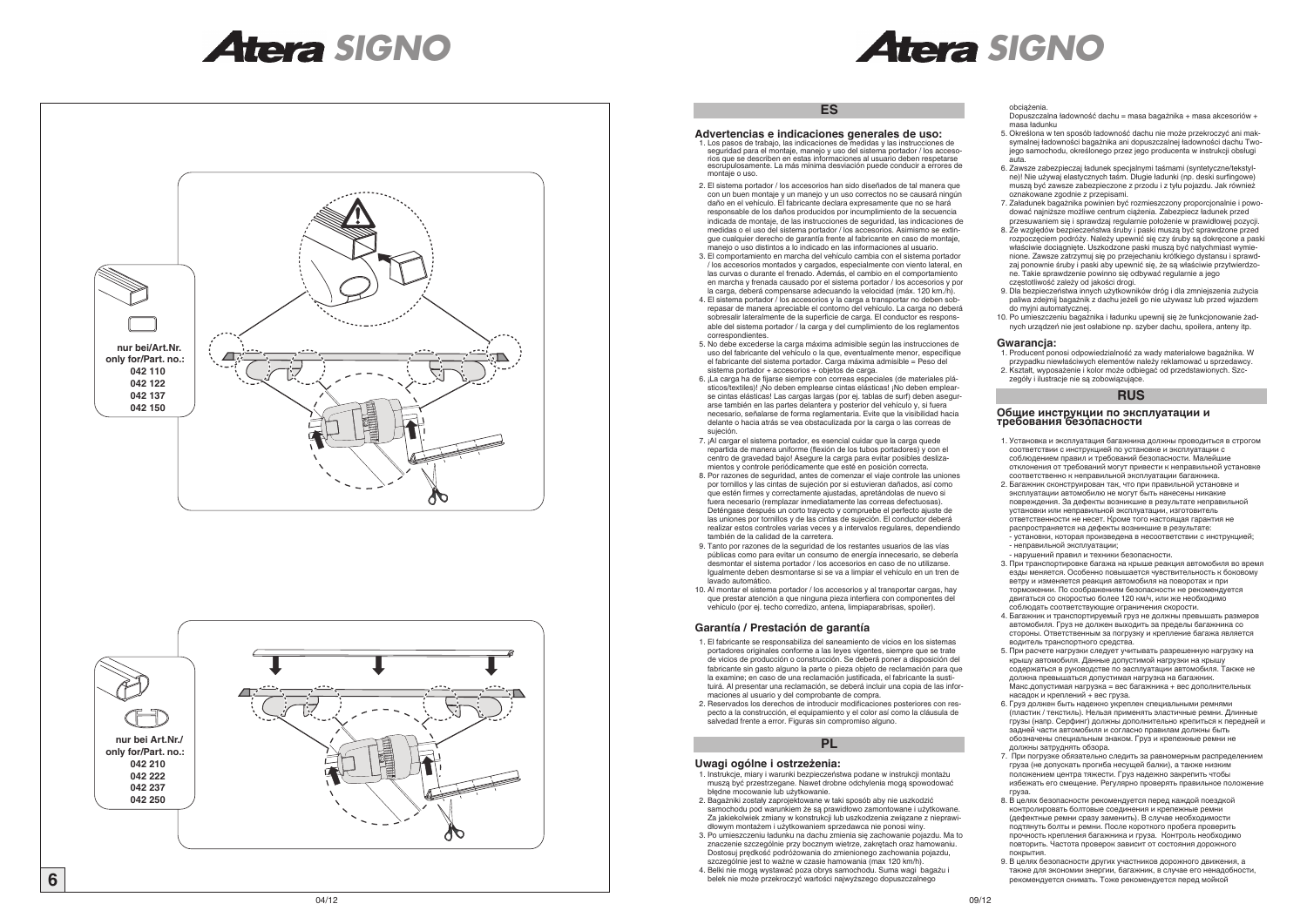



- 2. Bæresystemmet/tilbehøret er således konstrueret, at der ved sagkyndig montage, håndtering og brug ikke kan opstå skader på køretøjet. For skader som opstår ved ignorering af det forskrevne montageforløb, sikkerhedshenvisninger, målangivelser eller brug af bæresystemmet/tilbehøret, overtaget fabrikanten udtrykkelig intet ansvar. Yderligere bortfalder ethvert garantikrav overfor fabrikanten ved usagkyndig fra brugerinformationen afvigende montage, håndtering eller brug.
- 3. Køreegenskaberne på køretøjet ændre sig ved monteret og belæsset Bæresystem/tilbehør. Dette gælder i særdeleshed for sidevindsfølsomheden, kurve og bremseforhold. Yderligere bør der tages hensyn til de igennem Bæresystemmet/tilbehøret og lasten forårsagede ændrede kører og bremseforhold med en tilpasset hastighed på (maks. 120 km/h).
- 4. Bæresystemmet/tilbehøret og transportgodset må ikke rage væsentligt ud over køretøjets omrids. Lasten må ikke rage ud til siden over ladefladen. Ansvarlig for Bæresystem/last hhv. Overholdelsen af de tilsvarende forskrifter er køretøjets fører.
- 5. Den maksimalt tilladte last iht. Betjeningsvejledningen fra køretøjsfabrikanten eller i givet fald en lavere lastangivelse fra bæresystemsfabrikanten må ikke overskrides. Maks. Tilladte last = Bæresystemmets vægt + tilbehør + last.
- 6. Lasten skal altid sikres med specielle spændeseler (Kunststof/tekstil)! Anvend ikke elastiske bånd! Lange laster (f.eks. surfbrætter) skal også fastgøres til køretøjets for og bagende, i givet fald kendetegnes disse efter forskrifterne. Udgå at lasten eller spændeseler hindre udsynet for og bagud.
- 7. Ved læsningen skal man ubetinget være opmærksom på af fordele lasten (Bærerørene kan ellers bøje) og et lavt tyngdepunkt! Lasten skal sikres imod at rutsche og den korrekte position skal kontrolleres regelmæssigt.
- 8. Til sikkerhed skal alle skrueforbindelser og spændebånd kontrolleres for beskadigelse, fastgørelse og reglementeret placering før enhver kørsel, i givet fald efterspændes disse. (Beskadigede spændeseler skal straks udskiftes). Efter kort kørsel skal man standse og igen kontrollere skrueforbindelser og spændebånd for deres upåklagelige placering. Denne kontrol skal uafhængig af vejens tilstand gentages af køretøjets fører med regelmæssige mellemrum.
- 9. Af sikkerhedshensyn overfor andre trafikanter og for at undgå unødig energiforbrug skal Bæresystemmet/tilbehøret afmonteres når det ikke er i brug. Dette gælder også hvis man benytter et vaskeanlæg.
- 10. Ved montage af Bæresystemmet/tilbehøret og ved transport af laster skal man være opmærksom på køretøjets frigang (f.eks. Skydetag, antenne, vinduesvisker, spoiler).

#### **Garanti**

- 1. For det originale Bæresystem overtager fabrikanten garantien iht. De aktuelle lovmæssige regler, for så vidt det handler sig om produktions eller konstruktionstekniske mangler. Den reklamerede del skal til kontrolformål gratis stilles fabrikanten til rådighed, og bliver ved berettiget reklamation erstattet. Ved reklamationen skal en kopi af brugerinformationen ligesom kvitteringen medsendes.
- 2. Vi forbeholder os ret til ændringer af konstruktion, udstyr, farve ligesom fejltagelser. Illustrationer er uden forbindende.

#### **Yleisiä käyttöohjeita ja varoituksia:**

- 1. Tässä käyttäjän informaatiossa esitettyjä kattotelinejärjestelmän/lisävarusteiden asennukseen, käsittelyyn ja käyttöön tarkoitettuja työvaiheita, mittoja ja turvaohjeita on noudatettava ehdottomasti. Jo pienimmätkin poikkeamat saattavat johtaa virheelliseen asennukseen tai käyttöön.
- 2. Kattotelinejärjestelmä/lisävarusteet on suunniteltu niin, ettei ajoneuvo voi vaurioitua, mikäli kattotelineen asennus, sen käsittely ja käyttö ovat olleet asianmukaisia. Valmistaja ei nimenomaan vastaa vahingoista, jotka aiheutuvat siitä, ettei kattotelinejärjestelmän/lisävarusteiden asennus- ja turvaohjeita, mittoja tai sen käyttöön tarkoitettuja ohjeita ole noudatettu. Sitä paitsi valmistajan myöntämä takuu lakkaa olemasta voimassa, ellei laitetta asenneta, käsitellä tai käytetä asianmukaisesti,vaan käyttäjän informaatiosta poikkeavalla tavalla.
- 3. Ajoneuvon ajokäyttäytyminen muuttuu, kun kattotelinejärjestelmä/lisävarusteet on asennettu ja telineessä on tavaraa. Tämä pätee erityisesti sivutuulen vaikutukseen sekä auton käyttäytymiseen mutkissa ja jarrutettaessa. Sen lisäksi tulisi ottaa huomioon kattotelinejärjestelmän/lisävarusteiden ja kuorman aiheuttama muuttunut ajo- ja jarrutuskäyttäytyminen mukauttamalla ajonopeus (enint. 120 km/h).
- 4. Kattotelinejärjestelmä/lisävarusteet ja kuljetettava tavara eivät saa olennaisesti ulottua ajoneuvon ääriviivojen ulkopuolelle. Kuorma ei saa ulottua sivusta lastauspinnan ulkopuolelle. Ajoneuvon kuljettaja on vastuussa kattotelinejärjestelmän/kuorman tai niihin liittyvien määräysten noudattamisesta.
- 5. Suurinta sallittua kantokuormaa ajoneuvon valmistajan käyttöohjeen mukaisesti tai kattotelinejärjestelmän valmistajan mahdollisesti alhaisempaa kantokuormaa ei saa ylittää. Suurin sallittu kantokuorma = kattotelinejärjestelmän + lisävarusteiden + kuorman paino.
- 6. Varmista kuorman pysyvyys aina hyvin erityisillä hihnoilla (muovia/tekstiiliä)! Alä käytä joustoremmejä! Pitkänomaiset kuormat (esim. surfilaudat) on kiinnitettävä myös ajoneuvon keulaan ja takaosaan ja merkittävä ne tarvittaessa määräysten mukaisesti. Vältä näkyvyyden heikentymistä eteen ja taakse kuorman tai kiristyshihnojen johdosta.
- 7. Kattotelinettä lastattessa on ehdottomasti huomioitava kuorman tasainen jakautuminen (kannatinputkien vääntyminen) ja matala painopiste. Varmi-

sta, ettei kuorma pääse luisumaan ja tarkista säännöllisesti, että sen asento on moitteeton.

- 8. Turvallisuuden vuoksi kaikki ruuvikiinnitykset ja kiristysremmit on tarkistettava ennen jokaista ajoa, ovatko ne mahdollisesti vioittuneet, onko kiinnitys luja ja ovatko ne asianmukaisesti paikallaan sekä kiristettävä niitä tarvittaessa (vialliset remmit on uusittava heti). Pysäytä ajoneuvo lyhyen ajomatkan jälkeen ja tarkista, ovatko ruuvikiinnitykset ja kiristysnauhat moitteettomasti paikallaan. Ajoneuvon kuljettajan on tehtävä nämä tarkastukset säännöllisin välein uudelleen myös ajoradan kunnosta riippuen.
- 9. Turvallisuussyistä muita tiellä liikkujia kohtaan ja tarpeettoman energiankäytön välttämiseksi on kattotelinejärjestelmä/lisävarusteet irrotettava ajoneuvosta silloin, kun niitä ei käytetä. Sama pätee myös, kun ajoneuvo pestään automaattipesulassa.
- 10. Kattotelinejärjestelmän/lisävarusteiden asennuksessa ja kuorman kuljetuksessa on kiinnitettävä huomiota siihen, että ajoneuvoon pääsee käsiksi (esim. auton kattoluukku, antenni, tuulilasinpyyhkijät, spoileri).

This protective film is available free of charge from:

# MADE IN GERMANY

#### **Takuu**

1. Valmistaja antaa takuun alkuperäisille kattotelinejärjestelmille sen hetkisten lakimääräysten mukaan, mikäli kyse on valmistus- tai rakenneteknisistä puutteista. Valitusta koskeva osa on annettava valmistajan käyttöön maksutta tarkistusta varten ja se korvataan, mikäli valitus on oikeutettu. Valituksen mukana on lähetettävä kopio käyttäjän informaatiosta sekä ostokuitti. 2. Oikeudet rakenteen, varustuksen ja värin muutoksiin sekä erehdykseen

pidätetään. Kuvat ovat sitoumuksettomia.

#### **Istruzioni per l'uso ed avvertenze generali:**

- 1. La procedura, i parametri e le norme di sicurezza indicate in queste note informative per l'utente per il montaggio, la manipolazione e l'impiego del sistema di trasporto/accessori devono essere assolutamente rispettate. Anche uno scostamento minimo può portare ad una installazione errata o ad un utilizzo improprio.
- 2. Il sistema di trasporto/accessori è strutturato in maniera tale che il montaggio, la manipolazione e l'impiego corretti non possono provocare nessun danno al veicolo. La ditta produttrice declina qualsiasi responsabilità per danni derivanti dal mancato rispetto della procedura di montaggio e dei parametri indicati oppure dall'impiego del sistema di trasporto/accessori. Inoltre, qualsiasi garanzia da parte della ditta produttrice verrà invalidata da una procedura di montaggio, da una manipolazione o da un impiego irregolari e/o diversi da quelli indicati nelle note informative per l'utente.
- 3. Il comportamento su strada del veicolo verrà modificato dal montaggio e dal caricamento del sistema di trasporto/accessori. In particolare per la sensibilità al vento laterale, la risposta in curva e in frenata. Inoltre è necessario tener conto della risposta in curva e in frenata modificata dal sistema di trasporto/accessori e dal carico, riducendo la velocità (max. 120 km/h).
- 4. Il sistema di trasporto/accessori e il carico da trasportare non devono sporgere dai lati del veicolo. Il carico non deve sporgere lateralmente sulla superficie di carico. La responsabilità del sistema di trasporto/carico e del rispetto delle relative norme è del conducente.
- 5. Non superare il carico massimo consentito secondo le istruzioni per l'uso della ditta produttrice o eventualmente le indicazioni sul carico fornite dalla ditta produttrice del sistema di trasporto. Carico massimo consentito = peso del sistema di trasporto + accessori + carico.
- 6. Fissare sempre il carico con apposite cinghie (plastica/tessuto). Non utilizzare elastici. I carichi lunghi (ad esempio tavole da surf ) vanno fissati anche sul frontale e sulla coda del veicolo ed eventualmente contrassegnati secondo la normativa vigente. Evitare la riduzione della visibilità avanti e indietro a causa del carico o delle cinghie.
- 7. Durante il caricamento ripartire correttamente il carico (deformazione della barra portante) e lasciare il baricentro basso. Assicurare bene il carico e controllarne regolarmente la posizione.
- 8. Per sicurezza controllare ed eventualmente stringere tutte le viti e i collari prima della partenza, verificare la presenza di danni, il serraggio e l'alloggiamento corretto (sostituire immediatamente le cinghie danneggiate). Fermarsi dopo brevi tratti e controllare l'alloggiamento corretto delle viti e dei collari. Questi controlli vanno ripetuti ad intervalli regolari indipendentemente dalla consistenza del fondo stradale .
- 9. Per sicurezza nei confronti degli altri automobilisti e per evitare un inutile consumo di energia, rimuovere il sistema di trasporto/accessori in caso di mancato utilizzo. Ciò è applicabile anche nel caso di impiego di un impianto di lavaggio
- 10. Durante il montaggio del sistema di trasporto/accessori e durante il trasporto del carico fare sempre attenzione a non impedire movimenti né ostruire passaggi (ad esempio tetto apribile, antenna, tergicristalli, spoiler).

#### **Garanzia/responsabilità**

- 1. Per il sistema di trasporto originale la ditta produttrice è responsabile limitatamente a danni di manodopera o strutturali, ai sensi della normativa vigente. Il pezzo in questione deve essere inviato gratuitamente alla ditta produttrice per una verifica, la quale provvederà alla sostituzione dopo aver constatato e riconosciuto la validità del reclamo. Per i reclami è necessaria una copia delle note informative per l'utente e lo scontrino d'acquisto.
- 2. Ci si riserva il diritto di apportare modifiche in relazione alla struttura, all'equipaggiamento e al colore, nonché la possibilità di errori o omissioni. Le illustrazioni fornite non sono vincolanti.

#### **FIN**

**I**



| ומז<br>8<br>11<br>12<br>13<br>14<br>9<br>10<br>(a, b, c, d)<br>(a, b, c, d)<br>$1 -$<br>092 10x<br>$2-a$<br>092 071<br>$2-b$<br>088 184<br>3-<br>088 344<br>$4-$<br>092 11x<br>5-<br>093 357<br>$6-$<br>088 284<br>$7-$<br>088 281<br>8-<br>088 282<br>9-<br>088 285<br>$10-$<br>092 075<br>$11 -$<br>088 363<br>$12-a$<br>093 110 (110 cm)<br>093 122 (122 cm)<br>$12-b$<br>$12-c$<br>093 137 (137 cm)<br>$12-d$<br>093 150 (150 cm)<br>$13-a$<br>074 110 (110 cm)<br>$13-b$<br>074 122 (122 cm)<br>$13-c$<br>074 137 (137 cm)<br>$13-d$<br>074 150 (150 cm)<br>$14 -$<br>092 043<br>$15 -$<br>087 582<br>$16 -$<br>087702<br>$17 -$<br>087 895 |  |  |
|--------------------------------------------------------------------------------------------------------------------------------------------------------------------------------------------------------------------------------------------------------------------------------------------------------------------------------------------------------------------------------------------------------------------------------------------------------------------------------------------------------------------------------------------------------------------------------------------------------------------------------------------------|--|--|
|                                                                                                                                                                                                                                                                                                                                                                                                                                                                                                                                                                                                                                                  |  |  |
|                                                                                                                                                                                                                                                                                                                                                                                                                                                                                                                                                                                                                                                  |  |  |
|                                                                                                                                                                                                                                                                                                                                                                                                                                                                                                                                                                                                                                                  |  |  |



Bei Fahrzeugen mit lackiertei Reling kann es bei Berührung mit dem Relingträger zu Scheŭerspuren an<br>der Relingoberseite kommen. Um einer Beschädigung vorzubeugen, empfehlen wir die Oberseite der Reling vor der Erstmontage an den vier Auflage-punkten der Trägerbügel (siehe Position A,B,C,D) mit einer geeigneten Schutzfolie zu versehen.

> Diese Schutzfolie kann kostenlos angefordert werden bei:



Vehicles with varnished factory side rails: chafing can occur on the top of factory side rails when they come into contact with the crossbar railing carriers. Before assembling for the first time and in order to prevent any dama-ge we recommend the addition of a suitable protective film which should be attached to the top of the factory side rails at the four points supporting the crossbar railing carriers (see positions A,B,C,D).

Pour les véhicules équipés de barres de toit laquées, des traces d'usure dues au frottement avec les pieds du porte-bagages peuvent apparaître au niveau de la surface supérieure des barres. Afin de prévenir tout endommagement, nous vous recommandons de recouvrir d'un film protecteur adapté la face supérieure des barres de toit au niveau des quatre points de contact avec les pieds du porte-bagages (voir posi-tions A, B, C et D)

Ce film protecteur peut être commandé gratuitement auprès de :

En el caso de vehículos con barras metalizadas en el techo, es posible que al colocar la baca se dejen señales de roce en la parte superior de las barras. Para evitar estos daños, recomendamos colocar un film protector adecuado en los cuatro puntos donde se apoya la baca antes de montarla en la parte superior de las barras (puntos A,B,C,D).

El film protector se puede solicitar gra-tis a:

**A t e r a G m b H** Im Herrach 1 **D - 8 8 2 9 9 L e u t k i r c h Te l e f o n 0 7 5 6 1 - 9 8 3 4 4 - 0 Te l e f a x 0 7 5 6 1 - 9 8 3 4 4 - 7 6 E - M a i l : i n f o @ a t e r a . d e**

**D GB F ES**